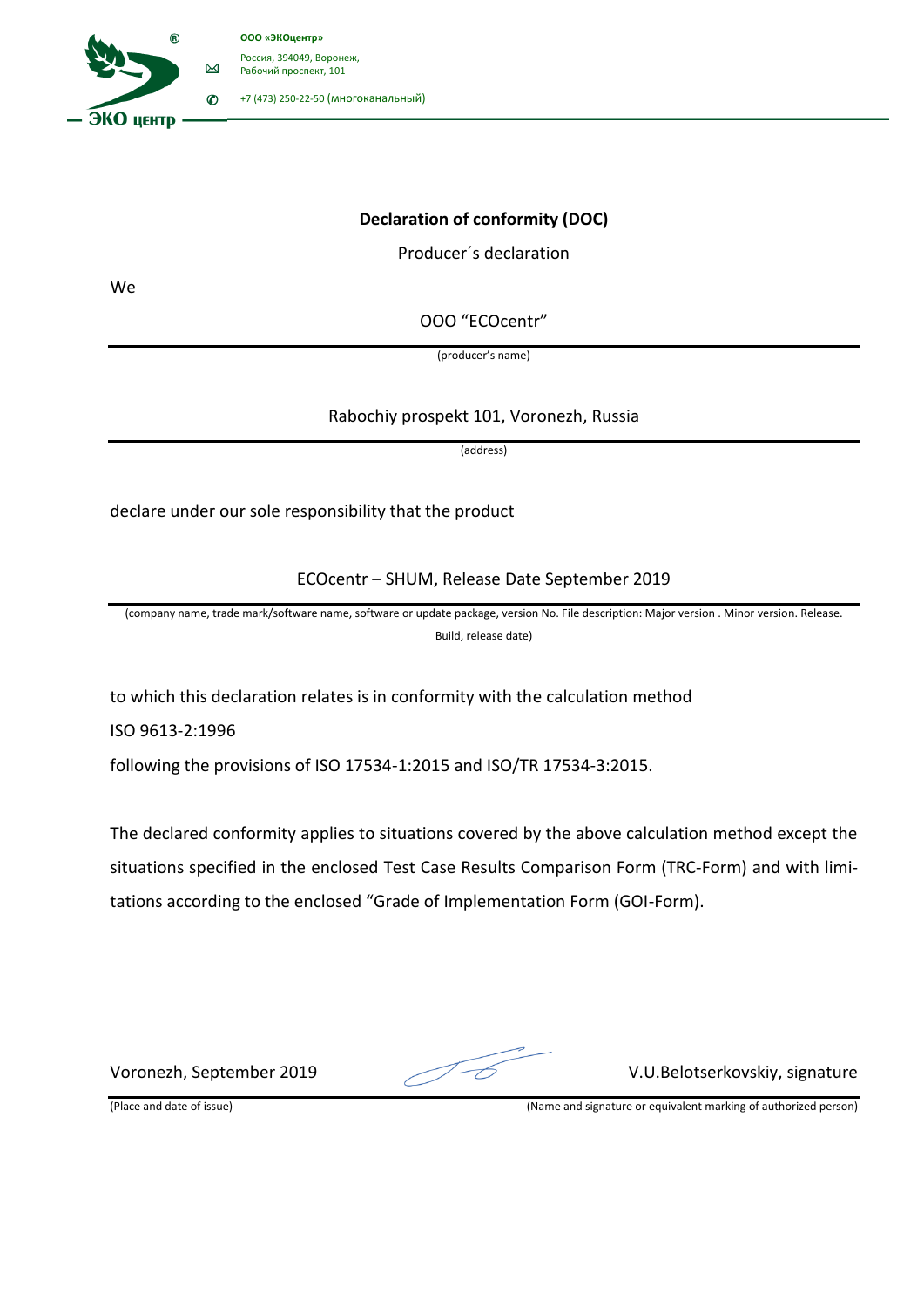## **Test Case Results Comparison Form (TRC-Form)**

| <b>Test suite</b>  | <b>Title</b>                   | ISO/TR 17534-3, Acoustics - Software for the calculation of sound outdoors:<br>Recommendations for quality ensured implementation of ISO 9613-2 in software |                |                                 |            |   |  |  |  |  |
|--------------------|--------------------------------|-------------------------------------------------------------------------------------------------------------------------------------------------------------|----------------|---------------------------------|------------|---|--|--|--|--|
|                    |                                |                                                                                                                                                             |                |                                 |            |   |  |  |  |  |
|                    |                                | according to ISO 17534-1:-, Clause 6 "Test cases"<br>International Organization for Standardization, 2015                                                   |                |                                 |            |   |  |  |  |  |
|                    | Place and date                 |                                                                                                                                                             |                |                                 |            |   |  |  |  |  |
|                    | of publication:                |                                                                                                                                                             |                |                                 |            |   |  |  |  |  |
| Calculation        | Title                          | ISO 9613-2:1996, Acoustics - Attenuation of sound during propagation outdoors<br>- Part 2: General method of calculation                                    |                |                                 |            |   |  |  |  |  |
| method             | Place and date                 |                                                                                                                                                             |                |                                 |            |   |  |  |  |  |
|                    |                                | International Organization for Standardization, 1996                                                                                                        |                |                                 |            |   |  |  |  |  |
| <b>Test case</b>   | of publication:<br>centre fre- | <b>Limits of certified</b><br>Software cal-<br><b>Result inside</b><br><b>Comments</b>                                                                      |                |                                 |            |   |  |  |  |  |
|                    | quency of oc-                  | results                                                                                                                                                     | tolerances     |                                 |            |   |  |  |  |  |
|                    | tave band                      |                                                                                                                                                             | (A-weighted)   | culation result<br>(A-weighted) |            |   |  |  |  |  |
|                    |                                |                                                                                                                                                             | dB             | dB                              |            |   |  |  |  |  |
|                    |                                | upper                                                                                                                                                       | lower          | (exemplary)                     | yes/no     |   |  |  |  |  |
| T01 - Reflecting   | 63 Hz                          | 13,75                                                                                                                                                       | 13,65          | 13,70                           | yes        |   |  |  |  |  |
| ground $(G = 0)$   | 125 Hz                         | 23,81                                                                                                                                                       | 23,71          | 23,76                           | yes        |   |  |  |  |  |
|                    | 250 Hz                         | 31,15                                                                                                                                                       | 31,05          | 31,10                           | yes        | — |  |  |  |  |
|                    | 500 Hz                         | 36,22                                                                                                                                                       | 36,12          | 36,17                           | yes        |   |  |  |  |  |
|                    | 1 000 Hz                       | 39,00                                                                                                                                                       | 38,90          | 38,95                           | yes        |   |  |  |  |  |
|                    | 2 000 Hz                       | 39,42                                                                                                                                                       | 39,32          | 39,37                           | yes        |   |  |  |  |  |
|                    | 4 000 Hz                       | 36,52                                                                                                                                                       | 36,42          | 36,47                           | yes        |   |  |  |  |  |
|                    | 8 000 Hz                       | 23,99                                                                                                                                                       | 23,89          | 23,94                           | yes        |   |  |  |  |  |
|                    | Total                          | 44,34                                                                                                                                                       | 44,24          | 44,29                           | yes        |   |  |  |  |  |
|                    | (63 Hz up to                   |                                                                                                                                                             |                |                                 |            |   |  |  |  |  |
|                    | 8 000 Hz)                      |                                                                                                                                                             |                |                                 |            |   |  |  |  |  |
| T02 - Mixed        | 63 Hz                          | 13,75                                                                                                                                                       | 13,65          | 13,70                           | yes        |   |  |  |  |  |
| ground $(G = 0,5)$ | 125 Hz                         | 20,12                                                                                                                                                       | 20,02          | 20,07                           | yes        |   |  |  |  |  |
|                    | 250 Hz                         | 24,47                                                                                                                                                       | 24,37          | 24,42                           | yes        |   |  |  |  |  |
|                    | 500 Hz                         | 30,05                                                                                                                                                       | 29,95          | 30,00                           | yes        |   |  |  |  |  |
|                    | 1 000 Hz                       | 36,16                                                                                                                                                       | 36,06          | 36,11                           | yes        |   |  |  |  |  |
|                    | 2 000 Hz<br>4 000 Hz           | 37,58<br>34,68                                                                                                                                              | 37,48<br>34,58 | 37,53<br>34,63                  | yes        | — |  |  |  |  |
|                    | 8 000 Hz                       | 22,15                                                                                                                                                       | 22,05          | 22,10                           | yes        |   |  |  |  |  |
|                    | Total                          | 41,58                                                                                                                                                       | 41,48          | 41,53                           | yes<br>yes |   |  |  |  |  |
|                    | (63 Hz up to                   |                                                                                                                                                             |                |                                 |            |   |  |  |  |  |
|                    | 8 000 Hz)                      |                                                                                                                                                             |                |                                 |            |   |  |  |  |  |
| T03 - Porous       | 63 Hz                          | 13,75                                                                                                                                                       | 13,65          | 13,70                           | yes        | — |  |  |  |  |
| ground $(G = 1)$   | 125 Hz                         | 16,43                                                                                                                                                       | 16,33          | 16,38                           | yes        |   |  |  |  |  |
|                    | 250 Hz                         | 17,78                                                                                                                                                       | 17,68          | 17,73                           | yes        |   |  |  |  |  |
|                    | 500 Hz                         | 23,88                                                                                                                                                       | 23,78          | 23,83                           | yes        |   |  |  |  |  |
|                    | 1 000 Hz                       | 33,32                                                                                                                                                       | 33,22          | 33,27                           | yes        |   |  |  |  |  |
|                    | 2 000 Hz                       | 35,74                                                                                                                                                       | 35,64          | 35,69                           | yes        | — |  |  |  |  |
|                    | 4 000 Hz                       | 32,84                                                                                                                                                       | 32,74          | 32,79                           | yes        |   |  |  |  |  |
|                    | 8 000 Hz                       | 20,31                                                                                                                                                       | 20,21          | 20,26                           | yes        |   |  |  |  |  |
|                    | Total                          | 39,19                                                                                                                                                       | 39,09          | 39,14                           | yes        |   |  |  |  |  |
|                    | (63 Hz up to                   |                                                                                                                                                             |                |                                 |            |   |  |  |  |  |
|                    | 8 000 Hz)                      |                                                                                                                                                             |                |                                 |            |   |  |  |  |  |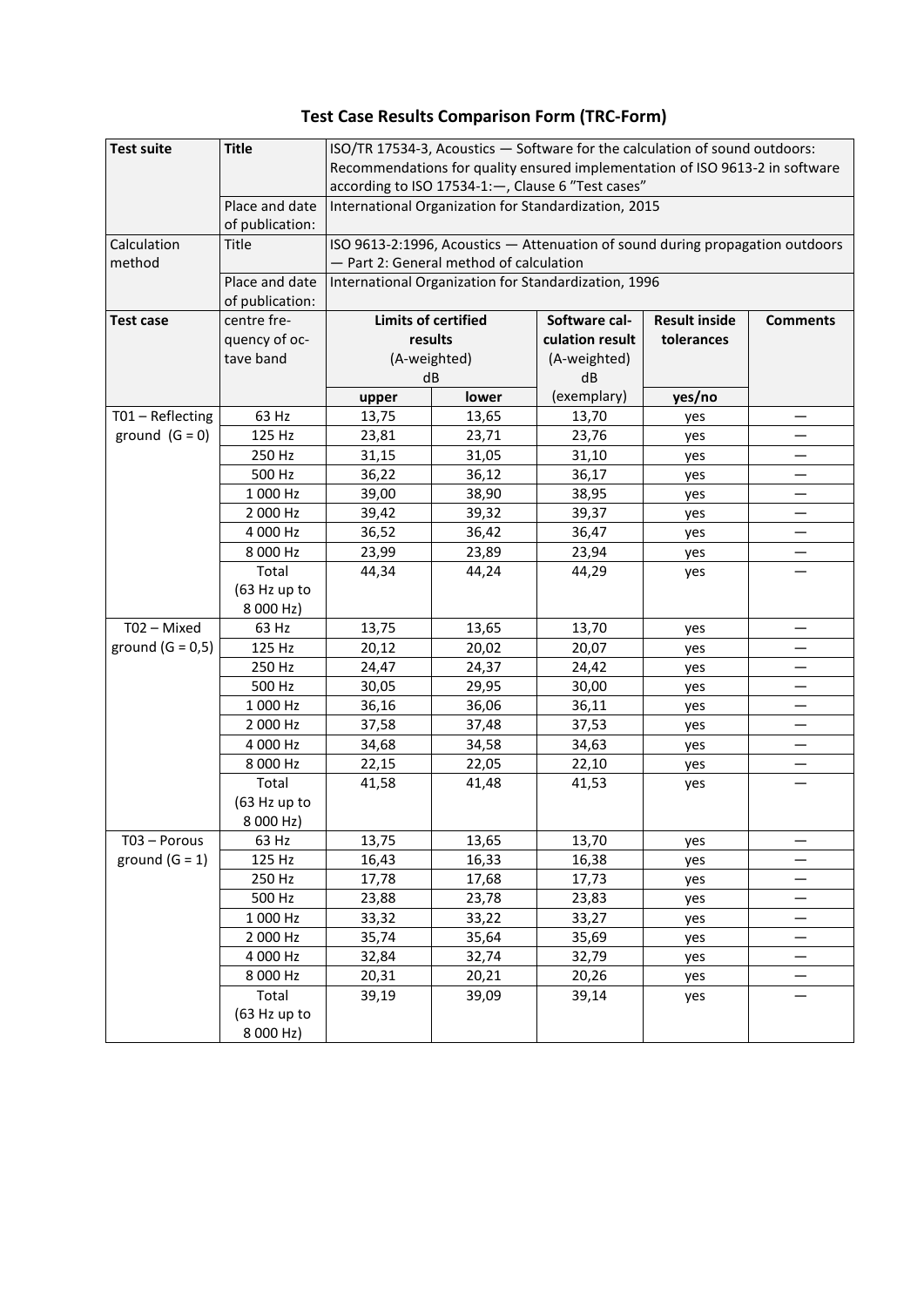| <b>Test suite</b>     | <b>Title</b>                       | ISO/TR 17534-3, Acoustics - Software for the calculation of sound outdoors:<br>Recommendations for quality ensured implementation of ISO 9613-2 in software                      |                                                                                        |              |        |                          |  |  |  |
|-----------------------|------------------------------------|----------------------------------------------------------------------------------------------------------------------------------------------------------------------------------|----------------------------------------------------------------------------------------|--------------|--------|--------------------------|--|--|--|
|                       |                                    | according to ISO 17534-1:-, Clause 6 "Test cases"                                                                                                                                |                                                                                        |              |        |                          |  |  |  |
|                       | Place and date<br>of publication:  | International Organization for Standardization, 2015                                                                                                                             |                                                                                        |              |        |                          |  |  |  |
| Calculation<br>method | <b>Title</b>                       | ISO 9613-2:1996, Acoustics - Attenuation of sound during propagation outdoors<br>- Part 2: General method of calculation<br>International Organization for Standardization, 1996 |                                                                                        |              |        |                          |  |  |  |
|                       | Place and date<br>of publication:  |                                                                                                                                                                                  |                                                                                        |              |        |                          |  |  |  |
| <b>Test case</b>      | centre fre-                        |                                                                                                                                                                                  | <b>Limits of certified</b><br>Software cal-<br><b>Result inside</b><br><b>Comments</b> |              |        |                          |  |  |  |
|                       | quency of oc-                      |                                                                                                                                                                                  | results<br>culation result<br>tolerances                                               |              |        |                          |  |  |  |
|                       | tave band                          | (A-weighted)                                                                                                                                                                     |                                                                                        | (A-weighted) |        |                          |  |  |  |
|                       |                                    | dB                                                                                                                                                                               |                                                                                        | dB           |        |                          |  |  |  |
|                       |                                    | upper                                                                                                                                                                            | lower                                                                                  | (exemplary)  | yes/no |                          |  |  |  |
| $TO4 - Flat$          | 63 Hz                              | 13,75                                                                                                                                                                            | 13,65                                                                                  | 13,70        | yes    |                          |  |  |  |
| ground with           | 125 Hz                             | 20,19                                                                                                                                                                            | 20,09                                                                                  | 20,14        | yes    | —                        |  |  |  |
| spatially varying     | 250 Hz                             | 26,68                                                                                                                                                                            | 26,58                                                                                  | 26,63        | yes    |                          |  |  |  |
| acoustic proper-      | 500 Hz                             | 32,89                                                                                                                                                                            | 32,79                                                                                  | 32,84        | yes    | —                        |  |  |  |
| ties                  | 1 000 Hz                           | 37,00                                                                                                                                                                            | 36,90                                                                                  | 36,95        | yes    |                          |  |  |  |
|                       | 2 000 Hz                           | 37,82                                                                                                                                                                            | 37,72                                                                                  | 37,77        | yes    |                          |  |  |  |
|                       | 4 000 Hz                           | 34,92                                                                                                                                                                            | 34,82                                                                                  | 34,87        | yes    | $\overline{\phantom{0}}$ |  |  |  |
|                       | 8 000 Hz                           | 22,40                                                                                                                                                                            | 22,30                                                                                  | 22,35        | yes    |                          |  |  |  |
|                       | Total                              | 42,28                                                                                                                                                                            | 42,18                                                                                  | 42,23        | yes    |                          |  |  |  |
|                       | (63 Hz up to<br>8 000 Hz)          |                                                                                                                                                                                  |                                                                                        |              |        |                          |  |  |  |
| T05 - Identical       | 63 Hz                              | 8,75                                                                                                                                                                             | 8,65                                                                                   | 8,70         | yes    |                          |  |  |  |
| to T04, but cal-      | 125 Hz                             | 18,81                                                                                                                                                                            | 18,71                                                                                  | 18,76        | yes    |                          |  |  |  |
| culation with         | 250 Hz                             | 26,16                                                                                                                                                                            | 26,06                                                                                  | 26,11        | yes    |                          |  |  |  |
| the alternative       | 500 Hz                             | 31,23                                                                                                                                                                            | 31,13                                                                                  | 31,18        | yes    | —                        |  |  |  |
| method accord-        | 1 000 Hz                           | 34,00                                                                                                                                                                            | 33,90                                                                                  | 33,95        | yes    |                          |  |  |  |
| ing to ISO 9613-      | 2 000 Hz                           | 34,42                                                                                                                                                                            | 34,32                                                                                  | 34,37        | yes    |                          |  |  |  |
| 2:1996, 7.3.2         | 4 000 Hz                           | 31,53                                                                                                                                                                            | 31,43                                                                                  | 31,48        | yes    |                          |  |  |  |
|                       | 8 000 Hz                           | 19,00                                                                                                                                                                            | 18,90                                                                                  | 18,95        | yes    | —                        |  |  |  |
|                       | Total                              | 39,35                                                                                                                                                                            | 39,25                                                                                  | 39,30        | yes    |                          |  |  |  |
|                       | (63 Hz up to<br>8 000 Hz)          |                                                                                                                                                                                  |                                                                                        |              |        |                          |  |  |  |
| T06 - Ground          | 63 Hz                              | 13,73                                                                                                                                                                            | 13,63                                                                                  | 13,68        | yes    |                          |  |  |  |
| with spatially        | 125 Hz                             | 19,60                                                                                                                                                                            | 19,50                                                                                  | 19,55        | yes    |                          |  |  |  |
| varying heights       | 250 Hz                             | 21,15                                                                                                                                                                            | 21,05                                                                                  | 21,10        | yes    |                          |  |  |  |
| and acoustic          | 500 Hz                             | 26,09                                                                                                                                                                            | 25,99                                                                                  | 26,04        | yes    |                          |  |  |  |
| properties            | 1 000 Hz                           | 34,87                                                                                                                                                                            | 34,77                                                                                  | 34,82        | yes    |                          |  |  |  |
|                       | 2 000 Hz                           | 37,08                                                                                                                                                                            | 36,98                                                                                  | 37,03        | yes    |                          |  |  |  |
|                       | 4 000 Hz                           | 34,18                                                                                                                                                                            | 34,08                                                                                  | 34,13        | yes    |                          |  |  |  |
|                       | 8 000 Hz                           | 21,63                                                                                                                                                                            | 21,53                                                                                  | 21,58        | yes    |                          |  |  |  |
|                       | Total<br>(63 Hz up to<br>8 000 Hz) | 40,64                                                                                                                                                                            | 40,54                                                                                  | 40,59        | yes    |                          |  |  |  |
| T07 - Identical       | 63 Hz                              | 9,21                                                                                                                                                                             | 9,11                                                                                   | 9,16         | yes    |                          |  |  |  |
| to T06, but cal-      | 125 Hz                             | 19,27                                                                                                                                                                            | 19,17                                                                                  | 19,22        | yes    |                          |  |  |  |
| culation with         | 250 Hz                             | 26,61                                                                                                                                                                            | 26,51                                                                                  | 26,57        | yes    |                          |  |  |  |
| the alternative       | 500 Hz                             | 31,68                                                                                                                                                                            | 31,58                                                                                  | 31,63        | yes    |                          |  |  |  |
| method accord-        | 1 000 Hz                           | 34,45                                                                                                                                                                            | 34,35                                                                                  | 34,41        | yes    |                          |  |  |  |
| ing to ISO 9613-      | 2 000 Hz                           | 34,87                                                                                                                                                                            | 34,77                                                                                  | 34,83        | yes    |                          |  |  |  |
| 2:1996, 7.3.2         | 4 000 Hz                           | 31,97                                                                                                                                                                            | 31,87                                                                                  | 31,92        | yes    |                          |  |  |  |
|                       | 8 000 Hz                           | 19,42                                                                                                                                                                            | 19,32                                                                                  | 19,37        | yes    |                          |  |  |  |
|                       | Total                              | 39,80                                                                                                                                                                            | 39,70                                                                                  | 39,75        | yes    |                          |  |  |  |
|                       | (63 Hz up to<br>8 000 Hz)          |                                                                                                                                                                                  |                                                                                        |              |        |                          |  |  |  |
| $TO8 - Flat$          | 63 Hz                              | 8,71                                                                                                                                                                             | 8,61                                                                                   | 8,66         | yes    |                          |  |  |  |
| ground with           | 125 Hz                             | 14,80                                                                                                                                                                            | 14,70                                                                                  | 14,75        | yes    |                          |  |  |  |
| spatially varying     | 250 Hz                             | 21,17                                                                                                                                                                            | 21,07                                                                                  | 21,12        | yes    | —                        |  |  |  |
| acoustic proper-      | 500 Hz                             | 25,86                                                                                                                                                                            | 25,76                                                                                  | 25,81        | yes    |                          |  |  |  |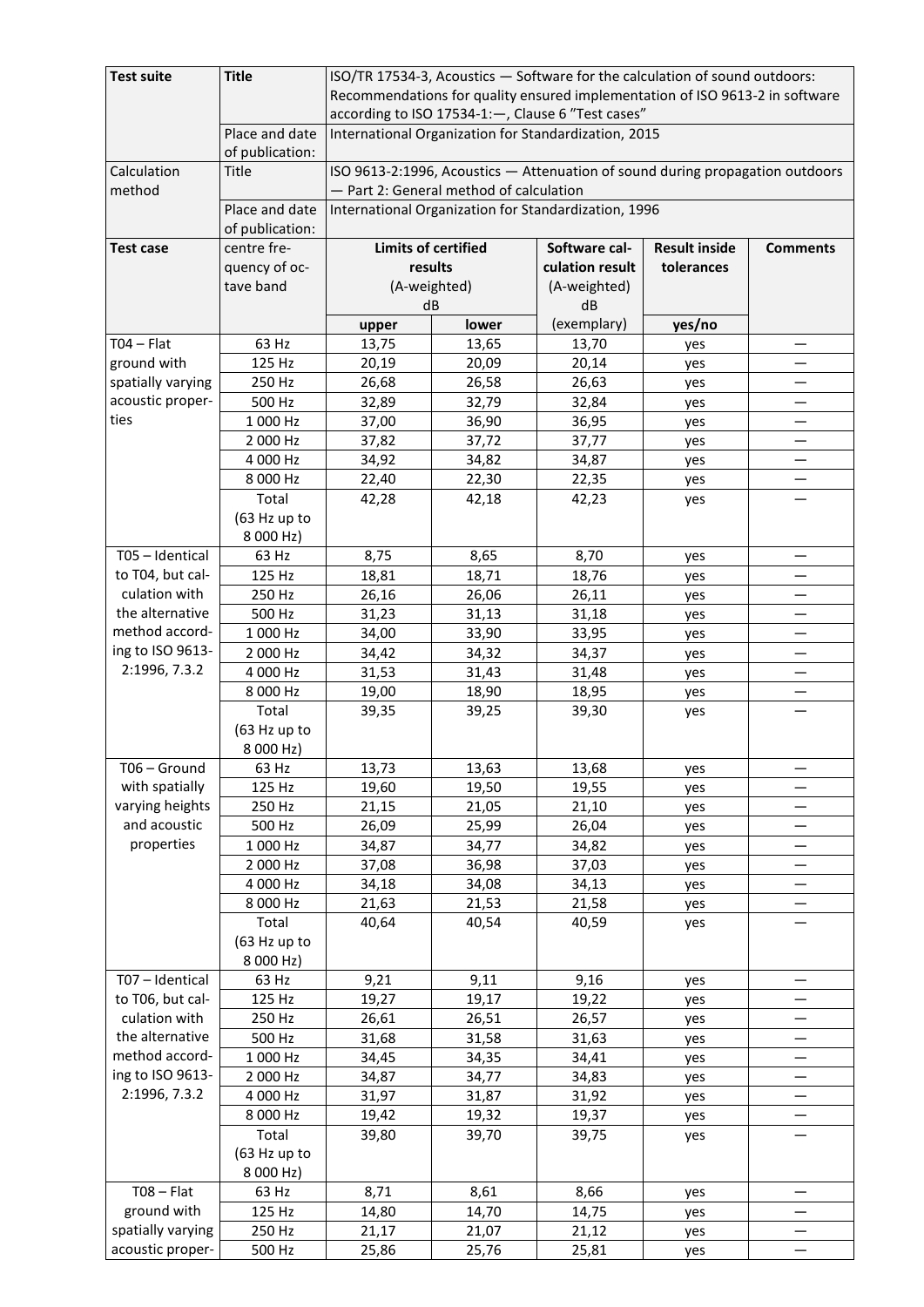| <b>Test suite</b>                  | <b>Title</b>              | ISO/TR 17534-3, Acoustics - Software for the calculation of sound outdoors:                               |                                                                                        |                 |            |                          |  |  |  |
|------------------------------------|---------------------------|-----------------------------------------------------------------------------------------------------------|----------------------------------------------------------------------------------------|-----------------|------------|--------------------------|--|--|--|
|                                    |                           | Recommendations for quality ensured implementation of ISO 9613-2 in software                              |                                                                                        |                 |            |                          |  |  |  |
|                                    | Place and date            | according to ISO 17534-1:-, Clause 6 "Test cases"<br>International Organization for Standardization, 2015 |                                                                                        |                 |            |                          |  |  |  |
|                                    | of publication:           |                                                                                                           |                                                                                        |                 |            |                          |  |  |  |
| Calculation                        | <b>Title</b>              | ISO 9613-2:1996, Acoustics - Attenuation of sound during propagation outdoors                             |                                                                                        |                 |            |                          |  |  |  |
| method                             | Place and date            | - Part 2: General method of calculation<br>International Organization for Standardization, 1996           |                                                                                        |                 |            |                          |  |  |  |
|                                    | of publication:           |                                                                                                           |                                                                                        |                 |            |                          |  |  |  |
| <b>Test case</b>                   | centre fre-               |                                                                                                           | <b>Limits of certified</b><br>Software cal-<br><b>Result inside</b><br><b>Comments</b> |                 |            |                          |  |  |  |
|                                    | quency of oc-             |                                                                                                           | results                                                                                | culation result | tolerances |                          |  |  |  |
|                                    | tave band                 |                                                                                                           | (A-weighted)                                                                           | (A-weighted)    |            |                          |  |  |  |
|                                    |                           |                                                                                                           | dB                                                                                     | dB              |            |                          |  |  |  |
|                                    |                           | upper                                                                                                     | lower                                                                                  | (exemplary)     | yes/no     |                          |  |  |  |
| ties and long                      | 1 000 Hz                  | 27,31                                                                                                     | 27,21                                                                                  | 27,26           | yes        |                          |  |  |  |
| barrier                            | 2 000 Hz                  | 27,26                                                                                                     | 27,16                                                                                  | 27,21           | yes        |                          |  |  |  |
|                                    | 4 000 Hz                  | 22,09                                                                                                     | 21,99                                                                                  | 22,04           | yes        | —                        |  |  |  |
|                                    | 8 000 Hz                  | 6,97                                                                                                      | 6,87                                                                                   | 6,92            | yes        |                          |  |  |  |
|                                    | Total                     | 32,53                                                                                                     | 32,43                                                                                  | 32,48           | yes        |                          |  |  |  |
|                                    | (63 Hz up to              |                                                                                                           |                                                                                        |                 |            |                          |  |  |  |
|                                    | 8 000 Hz)                 |                                                                                                           |                                                                                        |                 |            |                          |  |  |  |
| $TO9 - Flat$                       | 63 Hz                     | 10,84                                                                                                     | 10,74                                                                                  | 10,79           | yes        | —                        |  |  |  |
| ground with                        | 125 Hz                    | 16,31                                                                                                     | 16,21                                                                                  | 16,26           | yes        |                          |  |  |  |
| spatially varying                  | 250 Hz                    | 21,17                                                                                                     | 21,07                                                                                  | 21,12           | yes        |                          |  |  |  |
| acoustic proper-<br>ties and short | 500 Hz                    | 26,06                                                                                                     | 25,96                                                                                  | 26,01           | yes        |                          |  |  |  |
| barrier                            | 1 000 Hz                  | 27,89                                                                                                     | 27,79                                                                                  | 27,84           | yes        |                          |  |  |  |
|                                    | 2 000 Hz                  | 27,76                                                                                                     | 27,66                                                                                  | 27,71           | yes        |                          |  |  |  |
|                                    | 4 000 Hz<br>8 000 Hz      | 22,51<br>7,35                                                                                             | 22,41<br>7,25                                                                          | 22,46           | yes        |                          |  |  |  |
|                                    | Total                     | 32,98                                                                                                     | 32,88                                                                                  | 7,30<br>32,93   | yes        |                          |  |  |  |
|                                    | (63 Hz up to              |                                                                                                           |                                                                                        |                 | yes        |                          |  |  |  |
|                                    | 8 000 Hz)                 |                                                                                                           |                                                                                        |                 |            |                          |  |  |  |
| T10 - Ground                       | 63 Hz                     | 10,19                                                                                                     | 10,09                                                                                  | 10,14           | yes        |                          |  |  |  |
| with spatially                     | 125 Hz                    | 15,17                                                                                                     | 15,07                                                                                  | 15,12           | yes        |                          |  |  |  |
| varying heights                    | 250 Hz                    | 19,63                                                                                                     | 19,53                                                                                  | 19,58           | yes        |                          |  |  |  |
| and acoustic                       | 500 Hz                    | 22,69                                                                                                     | 22,59                                                                                  | 22,64           | yes        | —                        |  |  |  |
| properties and                     | 1 000 Hz                  | 24,17                                                                                                     | 24,07                                                                                  | 24,12           | yes        |                          |  |  |  |
| short barrier                      | 2 000 Hz                  | 23,39                                                                                                     | 23,29                                                                                  | 23,34           | yes        |                          |  |  |  |
|                                    | 4 000 Hz                  | 17,64                                                                                                     | 17,54                                                                                  | 17,59           | yes        |                          |  |  |  |
|                                    | 8 000 Hz                  | 2,91                                                                                                      | 2,81                                                                                   | 2,86            | yes        |                          |  |  |  |
|                                    | Total                     | 29,35                                                                                                     | 29,25                                                                                  | 29,30           | yes        |                          |  |  |  |
|                                    | (63 Hz up to              |                                                                                                           |                                                                                        |                 |            |                          |  |  |  |
|                                    | 8 000 Hz)                 |                                                                                                           |                                                                                        |                 |            |                          |  |  |  |
| $T11 - Flat$                       | 63 Hz                     | 23,94                                                                                                     | 23,84                                                                                  | 23,89           | yes        |                          |  |  |  |
| ground with                        | 125 Hz                    | 28,57                                                                                                     | 28,47                                                                                  | 28,52           | yes        |                          |  |  |  |
| homogeneous                        | 250 Hz                    | 30,65                                                                                                     | 30,55                                                                                  | 30,60           | yes        | —                        |  |  |  |
| acoustic proper-                   | 500 Hz                    | 32,60                                                                                                     | 32,50                                                                                  | 32,55           | yes        |                          |  |  |  |
| ties and cubic                     | 1 000 Hz                  | 34,82                                                                                                     | 34,72                                                                                  | 34,77           | yes        |                          |  |  |  |
| building receiver                  | 2 000 Hz                  | 35,04                                                                                                     | 34,94                                                                                  | 34,99           | yes        |                          |  |  |  |
| at low height                      | 4 000 Hz                  | 33,83                                                                                                     | 33,73                                                                                  | 33,78           | yes        |                          |  |  |  |
|                                    | 8 000 Hz                  | 30,23                                                                                                     | 30,13                                                                                  | 30,18           | yes        |                          |  |  |  |
|                                    | Total                     | 41,35                                                                                                     | 41,25                                                                                  | 41,30           | yes        |                          |  |  |  |
|                                    | (63 Hz up to<br>8 000 Hz) |                                                                                                           |                                                                                        |                 |            |                          |  |  |  |
| $T12 - Flat$                       | 63 Hz                     | 24,89                                                                                                     | 24,79                                                                                  | 24,84           | yes        |                          |  |  |  |
| ground with                        | 125 Hz                    | 30,66                                                                                                     | 30,56                                                                                  | 30,61           | yes        |                          |  |  |  |
| homogeneous                        | 250 Hz                    | 33,64                                                                                                     | 33,54                                                                                  | 33,59           | yes        |                          |  |  |  |
| acoustic proper-                   | 500 Hz                    | 35,55                                                                                                     | 35,45                                                                                  | 35,50           | yes        |                          |  |  |  |
| ties and cubic                     | 1 000 Hz                  | 36,75                                                                                                     | 36,65                                                                                  | 36,70           | yes        | $\overline{\phantom{0}}$ |  |  |  |
| building receiver                  | 2 000 Hz                  | 37,51                                                                                                     | 37,41                                                                                  | 37,46           | yes        | $\overline{\phantom{0}}$ |  |  |  |
| at large height                    | 4 000 Hz                  | 36,62                                                                                                     | 36,52                                                                                  | 36,57           | yes        | —                        |  |  |  |
|                                    | 8 000 Hz                  | 33,02                                                                                                     | 32,92                                                                                  | 32,97           | yes        |                          |  |  |  |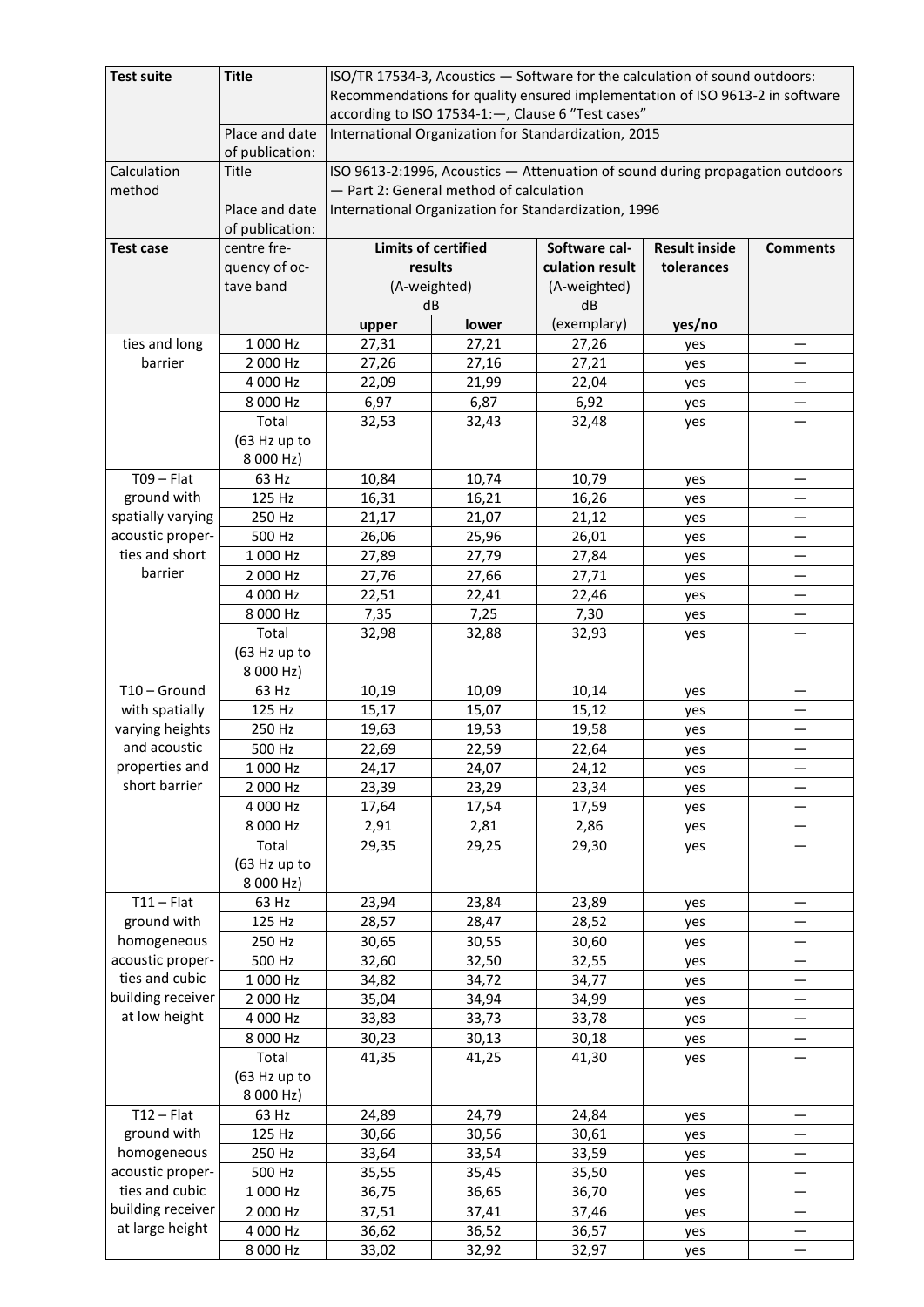| <b>Test suite</b> | <b>Title</b><br>ISO/TR 17534-3, Acoustics - Software for the calculation of sound outdoors: |                                                                                                           |              |                 |            |                        |  |  |  |
|-------------------|---------------------------------------------------------------------------------------------|-----------------------------------------------------------------------------------------------------------|--------------|-----------------|------------|------------------------|--|--|--|
|                   |                                                                                             | Recommendations for quality ensured implementation of ISO 9613-2 in software                              |              |                 |            |                        |  |  |  |
|                   |                                                                                             | according to ISO 17534-1:-, Clause 6 "Test cases"<br>International Organization for Standardization, 2015 |              |                 |            |                        |  |  |  |
|                   | Place and date                                                                              |                                                                                                           |              |                 |            |                        |  |  |  |
|                   | of publication:                                                                             |                                                                                                           |              |                 |            |                        |  |  |  |
| Calculation       | <b>Title</b>                                                                                | ISO 9613-2:1996, Acoustics - Attenuation of sound during propagation outdoors                             |              |                 |            |                        |  |  |  |
| method            |                                                                                             | - Part 2: General method of calculation                                                                   |              |                 |            |                        |  |  |  |
|                   | Place and date                                                                              |                                                                                                           |              |                 |            |                        |  |  |  |
|                   | of publication:                                                                             | International Organization for Standardization, 1996                                                      |              |                 |            |                        |  |  |  |
| <b>Test case</b>  | centre fre-                                                                                 | <b>Limits of certified</b><br>Software cal-<br><b>Result inside</b><br><b>Comments</b>                    |              |                 |            |                        |  |  |  |
|                   | quency of oc-                                                                               |                                                                                                           | results      | culation result | tolerances |                        |  |  |  |
|                   | tave band                                                                                   |                                                                                                           | (A-weighted) | (A-weighted)    |            |                        |  |  |  |
|                   |                                                                                             | dB                                                                                                        |              | dB              |            |                        |  |  |  |
|                   |                                                                                             |                                                                                                           |              |                 |            |                        |  |  |  |
|                   |                                                                                             | upper                                                                                                     | lower        | (exemplary)     | yes/no     |                        |  |  |  |
|                   | Total                                                                                       | 43,86                                                                                                     | 43,76        | 43,81           | yes        |                        |  |  |  |
|                   | (63 Hz up to                                                                                |                                                                                                           |              |                 |            |                        |  |  |  |
|                   | 8 000 Hz)                                                                                   |                                                                                                           |              |                 |            |                        |  |  |  |
| T13 - Flat round  | 63 Hz                                                                                       | 25,02                                                                                                     | 24,92        | 24,97           | yes        | $\qquad \qquad \qquad$ |  |  |  |
| with homoge-      | 125 Hz                                                                                      | 30,61                                                                                                     | 30,51        | 30,56           | yes        |                        |  |  |  |
| neous acoustic    | 250 Hz                                                                                      | 34,31                                                                                                     | 34,21        | 34,26           | yes        | —                      |  |  |  |
| properties and    | 500 Hz                                                                                      | 36,13                                                                                                     | 36,03        | 36,08           | yes        |                        |  |  |  |
| polygonal build-  | 1 000 Hz                                                                                    | 37,05                                                                                                     | 36,95        | 37,00           | yes        |                        |  |  |  |
| ing receiver at   | 2 000 Hz                                                                                    | 35,27                                                                                                     | 35,17        | 35,22           | yes        |                        |  |  |  |
| low height        | 4 000 Hz                                                                                    | 32,27                                                                                                     | 32,17        | 32,22           | yes        |                        |  |  |  |
|                   | 8 000 Hz                                                                                    | 26,88                                                                                                     | 26,78        | 26,83           | yes        |                        |  |  |  |
|                   | Total                                                                                       | 42,76                                                                                                     | 42,66        | 42,71           | yes        |                        |  |  |  |
|                   | (63 Hz up to                                                                                |                                                                                                           |              |                 |            |                        |  |  |  |
|                   | 8 000 Hz)                                                                                   |                                                                                                           |              |                 |            |                        |  |  |  |
| T14 - Ground      | 63 Hz                                                                                       | 8,78                                                                                                      | 8,68         | 8,73            | yes        |                        |  |  |  |
| with spatially    | 125 Hz                                                                                      | 14,37                                                                                                     | 14,27        | 14,32           | yes        |                        |  |  |  |
| varying heights   | 250 Hz                                                                                      | 16,63                                                                                                     | 16,53        | 16,58           | yes        |                        |  |  |  |
| and acoustic      | 500 Hz                                                                                      | 18,40                                                                                                     | 18,30        | 18,35           | yes        |                        |  |  |  |
| properties and    | 1 000 Hz                                                                                    | 20,19                                                                                                     | 20,09        | 20,14           | yes        | —                      |  |  |  |
| polygonal build-  | 2 000 Hz                                                                                    | 18,66                                                                                                     | 18,56        | 18,61           | yes        |                        |  |  |  |
| ing               | 4 000 Hz                                                                                    | 13,05                                                                                                     | 12,95        | 13,00           | yes        |                        |  |  |  |
|                   | 8 000 Hz                                                                                    | $-1,13$                                                                                                   | $-1,23$      | $-1,18$         |            | —                      |  |  |  |
|                   | Total                                                                                       | 25,43                                                                                                     | 25,33        | 25,38           | yes        |                        |  |  |  |
|                   | (63 Hz up to                                                                                |                                                                                                           |              |                 | yes        |                        |  |  |  |
|                   | 8 000 Hz)                                                                                   |                                                                                                           |              |                 |            |                        |  |  |  |
| $T15 - Flat$      |                                                                                             |                                                                                                           |              |                 |            |                        |  |  |  |
|                   | 63 Hz                                                                                       | 27,34                                                                                                     | 27,24        | 27,29           | yes        |                        |  |  |  |
| ground with       | 125 Hz                                                                                      | 35,66                                                                                                     | 35,56        | 35,61           | yes        |                        |  |  |  |
| homogeneous       | 250 Hz                                                                                      | 41,04                                                                                                     | 40,94        | 40,99           | yes        |                        |  |  |  |
| acoustic proper-  | 500 Hz                                                                                      | 44,06                                                                                                     | 43,96        | 44,01           | yes        |                        |  |  |  |
| ties and polygo-  | 1 000 Hz                                                                                    | 44,65                                                                                                     | 44,55        | 44,60           | yes        |                        |  |  |  |
| nal building re-  | 2 000 Hz                                                                                    | 42,58                                                                                                     | 42,48        | 42,53           | yes        |                        |  |  |  |
| ceiver at large   | 4 000 Hz                                                                                    | 38,81                                                                                                     | 38,71        | 38,76           | yes        |                        |  |  |  |
| height            | 8 000 Hz                                                                                    | 33,00                                                                                                     | 32,90        | 32,95           | yes        |                        |  |  |  |
|                   | Total                                                                                       | 49,97                                                                                                     | 49,87        | 49,92           | yes        |                        |  |  |  |
|                   | (63 Hz up to                                                                                |                                                                                                           |              |                 |            |                        |  |  |  |
|                   | 8 000 Hz)                                                                                   |                                                                                                           |              |                 |            |                        |  |  |  |
| $T16 - Flat$      | 63 Hz                                                                                       | 14,88                                                                                                     | 14,78        | 14,83           | yes        |                        |  |  |  |
| ground with       | 125 Hz                                                                                      | 18,23                                                                                                     | 18,13        | 18,18           | yes        |                        |  |  |  |
| homogeneous       | 250 Hz                                                                                      | 20,78                                                                                                     | 20,68        | 20,73           | yes        |                        |  |  |  |
| acoustic proper-  | 500 Hz                                                                                      | 23,49                                                                                                     | 23,39        | 23,44           | yes        |                        |  |  |  |
| ties and three    | 1 000 Hz                                                                                    | 26,50                                                                                                     | 26,40        | 26,45           | yes        |                        |  |  |  |
| buildings         | 2 000 Hz                                                                                    | 26,93                                                                                                     | 26,83        | 26,88           | yes        |                        |  |  |  |
|                   | 4 000 Hz                                                                                    | 25,27                                                                                                     | 25,17        | 25,22           | yes        |                        |  |  |  |
|                   | 8 000 Hz                                                                                    | 20,02                                                                                                     | 19,92        | 19,97           | yes        |                        |  |  |  |
|                   | Total                                                                                       | 32,59                                                                                                     | 32,49        | 32,54           | yes        |                        |  |  |  |
|                   | (63 Hz up to                                                                                |                                                                                                           |              |                 |            |                        |  |  |  |
|                   | 8 000 Hz)                                                                                   |                                                                                                           |              |                 |            |                        |  |  |  |
| $T17 - Flat$      | 63 Hz                                                                                       | 15,39                                                                                                     | 15,29        | 15,34           | yes        |                        |  |  |  |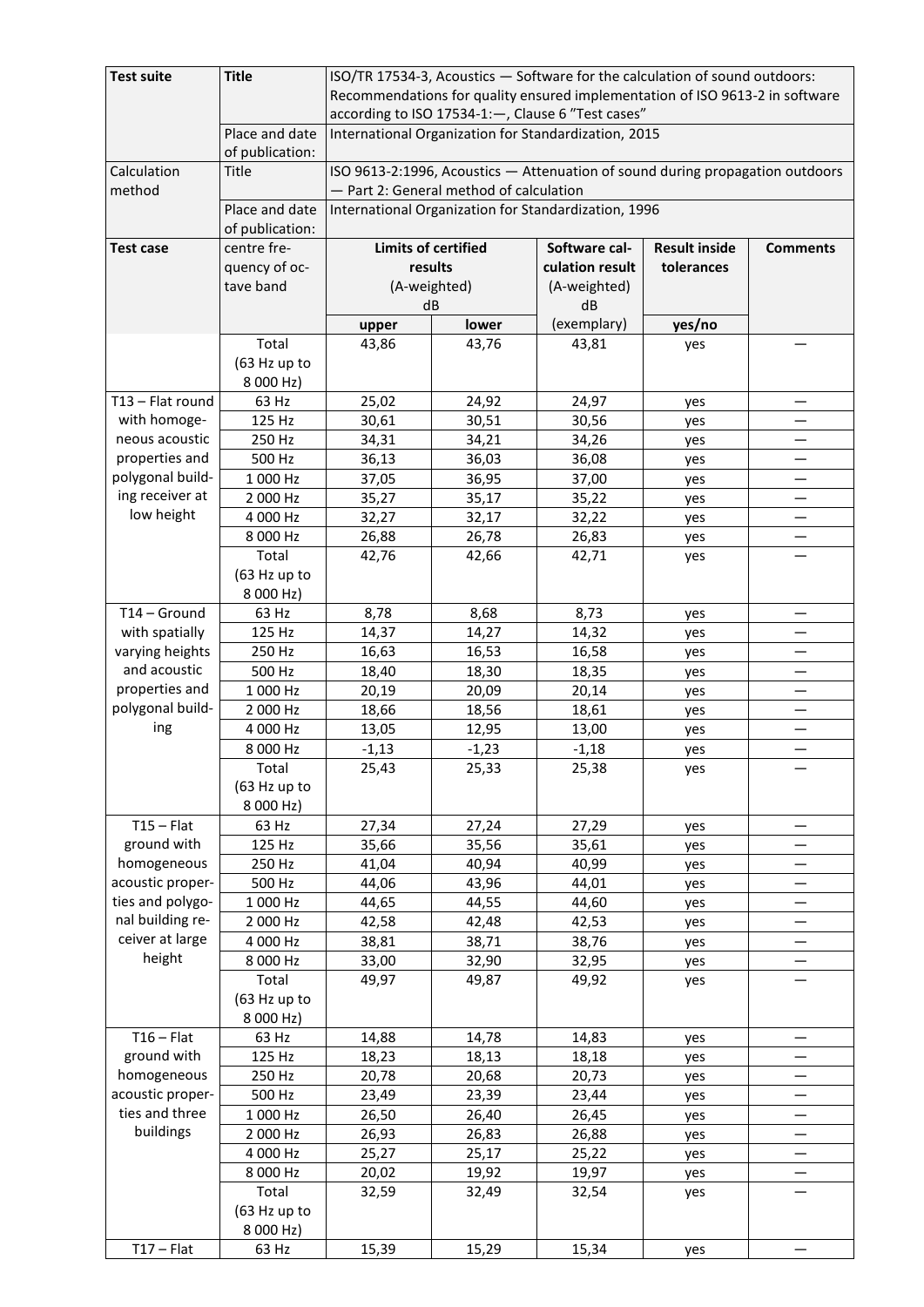| <b>Test suite</b> | <b>Title</b>    | ISO/TR 17534-3, Acoustics - Software for the calculation of sound outdoors:   |                                                                                        |                 |            |   |  |  |
|-------------------|-----------------|-------------------------------------------------------------------------------|----------------------------------------------------------------------------------------|-----------------|------------|---|--|--|
|                   |                 | Recommendations for quality ensured implementation of ISO 9613-2 in software  |                                                                                        |                 |            |   |  |  |
|                   |                 | according to ISO 17534-1:-, Clause 6 "Test cases"                             |                                                                                        |                 |            |   |  |  |
|                   | Place and date  | International Organization for Standardization, 2015                          |                                                                                        |                 |            |   |  |  |
|                   | of publication: |                                                                               |                                                                                        |                 |            |   |  |  |
| Calculation       | Title           | ISO 9613-2:1996, Acoustics - Attenuation of sound during propagation outdoors |                                                                                        |                 |            |   |  |  |
| method            |                 |                                                                               | - Part 2: General method of calculation                                                |                 |            |   |  |  |
|                   | Place and date  | International Organization for Standardization, 1996                          |                                                                                        |                 |            |   |  |  |
|                   | of publication: |                                                                               |                                                                                        |                 |            |   |  |  |
| <b>Test case</b>  | centre fre-     |                                                                               | <b>Limits of certified</b><br><b>Result inside</b><br>Software cal-<br><b>Comments</b> |                 |            |   |  |  |
|                   | quency of oc-   |                                                                               | results                                                                                | culation result | tolerances |   |  |  |
|                   | tave band       |                                                                               | (A-weighted)                                                                           | (A-weighted)    |            |   |  |  |
|                   |                 |                                                                               | dB                                                                                     | dB              |            |   |  |  |
|                   |                 | upper                                                                         | lower                                                                                  | (exemplary)     | yes/no     |   |  |  |
| ground with       | 125 Hz          | 19,23                                                                         | 19,13                                                                                  | 19,18           | yes        | — |  |  |
| homogeneous       | 250 Hz          | 22,00                                                                         | 21,90                                                                                  | 21,95           | yes        |   |  |  |
| acoustic proper-  | 500 Hz          | 24,03                                                                         | 23,93                                                                                  | 23,98           | yes        |   |  |  |
| ties and three    | 1 000 Hz        | 26,44                                                                         | 26,34                                                                                  | 26,39           | yes        |   |  |  |
| buildings alter-  | 2 000 Hz        | 26,88                                                                         | 26,78                                                                                  | 26,83           | yes        |   |  |  |
| native position   | 4 000 Hz        | 25,22                                                                         | 25,12                                                                                  | 25,17           | yes        |   |  |  |
| of source and     | 8 000 Hz        | 19,97                                                                         | 19,87                                                                                  | 19,92           | yes        |   |  |  |
| receiver          | Total           | 32,77                                                                         | 32,67                                                                                  | 32,72           | yes        |   |  |  |
|                   | (63 Hz up to    |                                                                               |                                                                                        |                 |            |   |  |  |
|                   | 8 000 Hz)       |                                                                               |                                                                                        |                 |            |   |  |  |
| $T18 - Flat$      | 63 Hz           | 15,06                                                                         | 14,96                                                                                  | 15,01           | yes        |   |  |  |
| ground with       | 125 Hz          | 21,84                                                                         | 21,74                                                                                  | 21,79           | yes        |   |  |  |
| homogeneous       | 250 Hz          | 25,12                                                                         | 25,02                                                                                  | 25,07           | yes        |   |  |  |
| acoustic proper-  | 500 Hz          | 26,34                                                                         | 26,24                                                                                  | 26,29           | yes        |   |  |  |
| ties and com-     | 1 000 Hz        | 27,79                                                                         | 27,69                                                                                  | 27,74           | yes        | — |  |  |
| plex building     | 2 000 Hz        | 28,70                                                                         | 28,60                                                                                  | 28,65           | yes        |   |  |  |
| with backyard     | 4 000 Hz        | 27,86                                                                         | 27,76                                                                                  | 27,81           | yes        |   |  |  |
|                   | 8 000 Hz        | 23,51                                                                         | 23,41                                                                                  | 23,46           | yes        |   |  |  |
|                   | Total           | 34,94                                                                         | 34,84                                                                                  | 34,89           | yes        |   |  |  |
|                   | (63 Hz up to    |                                                                               |                                                                                        |                 |            |   |  |  |
|                   | 8 000 Hz)       |                                                                               |                                                                                        |                 |            |   |  |  |
| T19 - Ground      | 63 Hz           | 13,73                                                                         | 13,63                                                                                  | 13,68           | yes        |   |  |  |
| with spatially    | 125 Hz          | 19,60                                                                         | 19,50                                                                                  | 19,55           | yes        | — |  |  |
| varying heights   | 250 Hz          | 21,15                                                                         | 21,05                                                                                  | 21,10           | yes        |   |  |  |
| and acoustic      | 500 Hz          | 28,06                                                                         | 27,96                                                                                  | 28,02           | yes        |   |  |  |
| properties and    | 1 000 Hz        | 36,56                                                                         | 36,46                                                                                  | 36,52           | yes        |   |  |  |
| reflecting barri- | 2 000 Hz        | 38,48                                                                         | 38,38                                                                                  | 38,44           | yes        | — |  |  |
| er                | 4 000 Hz        | 35,25                                                                         | 35,15                                                                                  | 35,21           | yes        |   |  |  |
|                   | 8 000 Hz        | 23,23                                                                         | 23,13                                                                                  | 23,19           | yes        | — |  |  |
|                   | Total           | 42,05                                                                         | 41,95                                                                                  | 42,00           | yes        |   |  |  |
|                   | (63 Hz up to    |                                                                               |                                                                                        |                 |            |   |  |  |
|                   | 8 000 Hz)       |                                                                               |                                                                                        |                 |            |   |  |  |